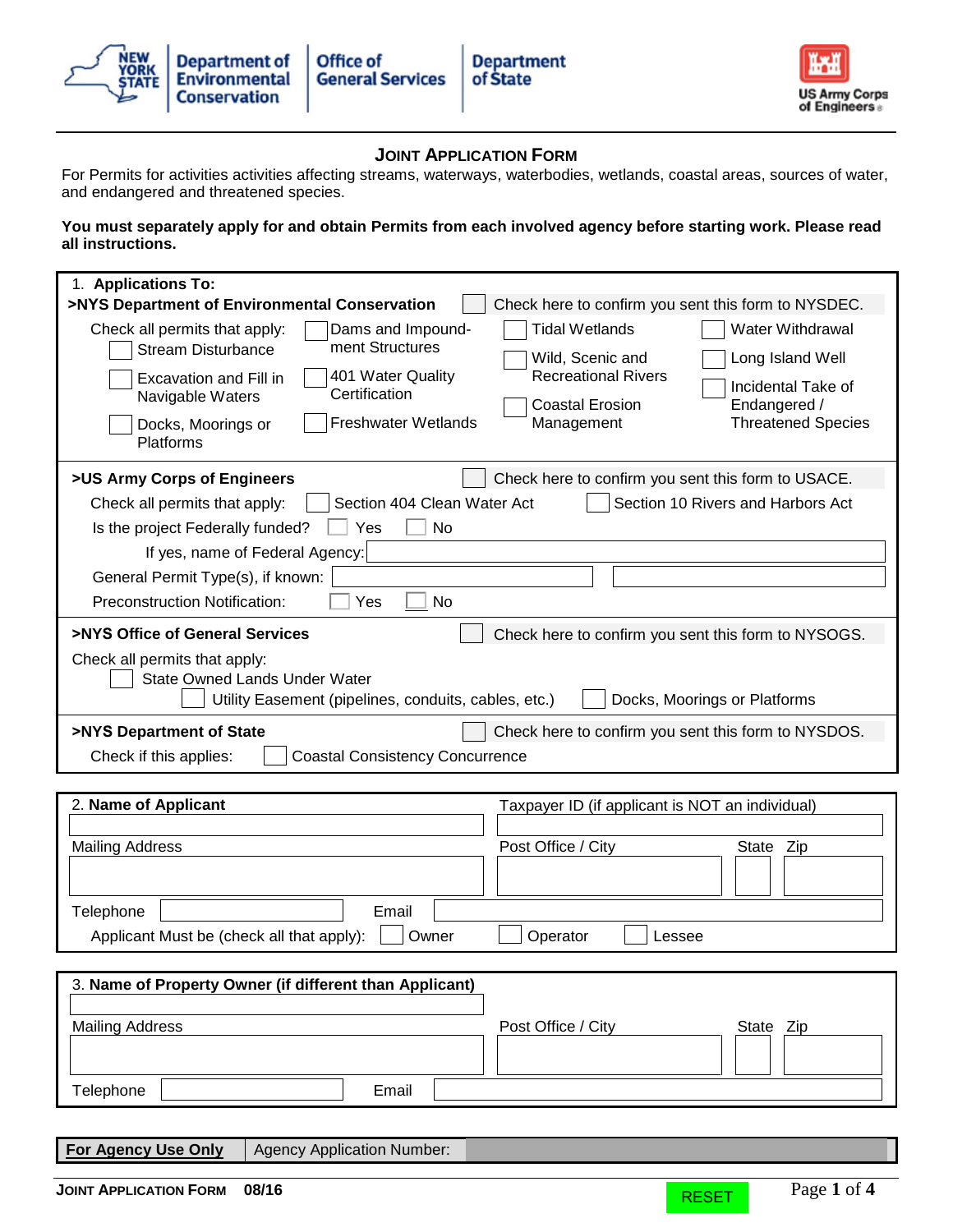# **JOINT APPLICATION FORM –** Continued. Submit this completed page as part of your Application.

| 4. Name of Contact / Agent                                                                                                                                                                     |   |
|------------------------------------------------------------------------------------------------------------------------------------------------------------------------------------------------|---|
|                                                                                                                                                                                                |   |
| <b>Mailing Address</b><br>Post Office / City<br>State Zip                                                                                                                                      |   |
|                                                                                                                                                                                                |   |
| Telephone<br>Email                                                                                                                                                                             |   |
|                                                                                                                                                                                                |   |
| 5. Project / Facility Name<br>Property Tax Map Section / Block / Lot Number:                                                                                                                   |   |
|                                                                                                                                                                                                |   |
| Project Street Address, if applicable<br>Post Office / City<br>State Zip                                                                                                                       |   |
| <b>NY</b>                                                                                                                                                                                      |   |
| Provide directions and distances to roads, intersections, bridges and bodies of water                                                                                                          |   |
|                                                                                                                                                                                                |   |
|                                                                                                                                                                                                |   |
| Town<br>City<br>Village<br>Stream/Waterbody Name<br>County                                                                                                                                     |   |
|                                                                                                                                                                                                |   |
| Project Location Coordinates: Enter Latitude and Longitude in degrees, minutes, seconds:<br>$\circ$                                                                                            | H |
| Latitude:<br>Longitude:                                                                                                                                                                        |   |
|                                                                                                                                                                                                |   |
| 6. Project Description: Provide the following information about your project. Continue each response and provide<br>any additional information on other pages. Attach plans on separate pages. |   |
|                                                                                                                                                                                                |   |
| a. Purpose of the proposed project:                                                                                                                                                            |   |
|                                                                                                                                                                                                |   |
|                                                                                                                                                                                                |   |
|                                                                                                                                                                                                |   |
| b. Description of current site conditions:                                                                                                                                                     |   |
|                                                                                                                                                                                                |   |
|                                                                                                                                                                                                |   |
|                                                                                                                                                                                                |   |
| c. Proposed site changes:                                                                                                                                                                      |   |
|                                                                                                                                                                                                |   |
|                                                                                                                                                                                                |   |
|                                                                                                                                                                                                |   |
|                                                                                                                                                                                                |   |
| d. Type of structures and fill materials to be installed, and quantity of materials to be used (e.g., square feet of                                                                           |   |
| coverage, cubic yards of fill material, structures below ordinary/mean high water, etc.):                                                                                                      |   |
|                                                                                                                                                                                                |   |
|                                                                                                                                                                                                |   |
|                                                                                                                                                                                                |   |
| e. Area of excavation or dredging, volume of material to be removed, location of dredged material placement:                                                                                   |   |
|                                                                                                                                                                                                |   |
|                                                                                                                                                                                                |   |
|                                                                                                                                                                                                |   |
|                                                                                                                                                                                                |   |
|                                                                                                                                                                                                |   |
| Yes If Yes, explain below.<br>f. Is tree cutting or clearing proposed?<br>No<br>Timing of the proposed cutting or clearing (month/year):                                                       |   |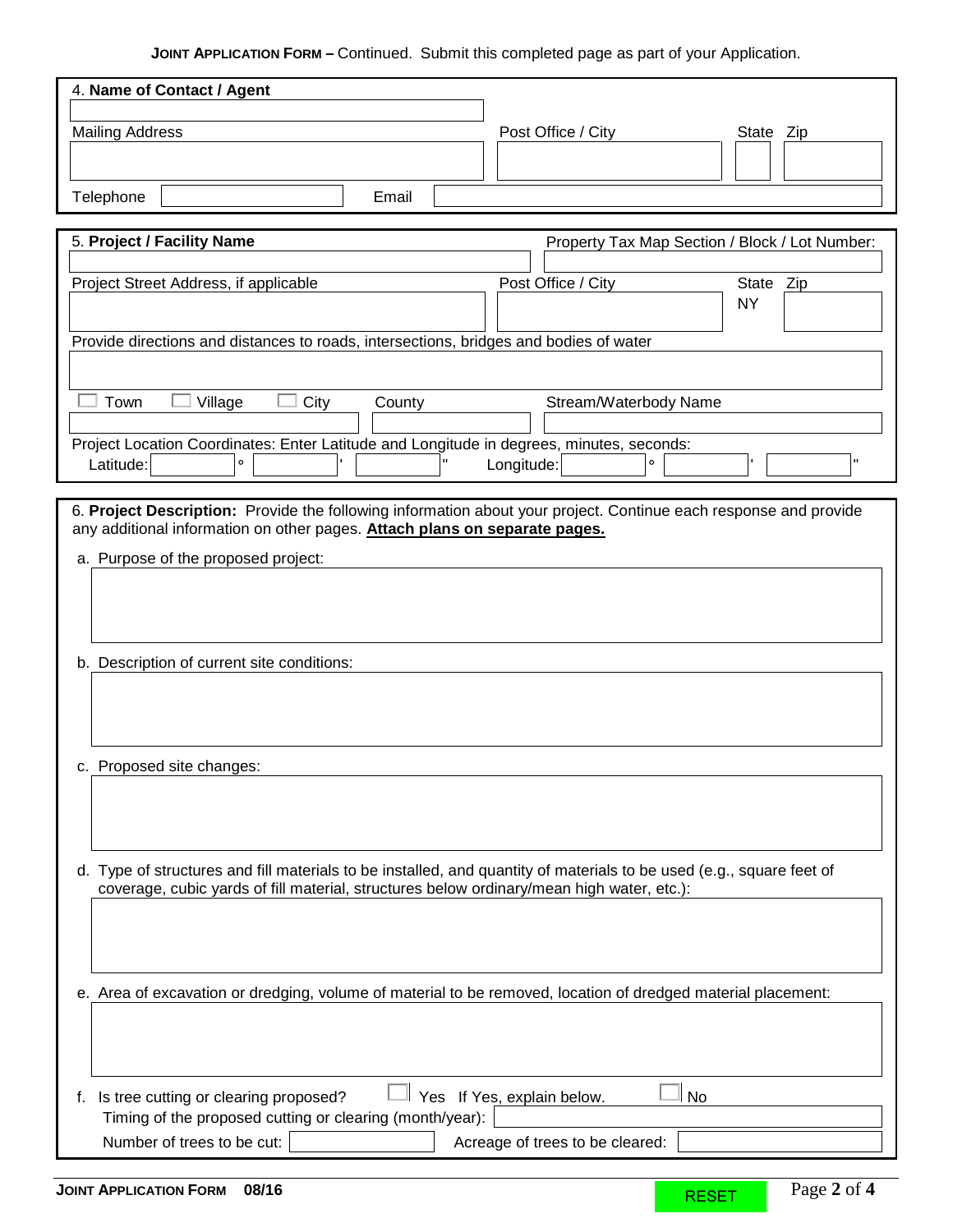| g. Work methods and type of equipment to be used:                                                                    |
|----------------------------------------------------------------------------------------------------------------------|
|                                                                                                                      |
|                                                                                                                      |
|                                                                                                                      |
| h. Describe the planned sequence of activities:                                                                      |
|                                                                                                                      |
|                                                                                                                      |
|                                                                                                                      |
| Pollution control methods and other actions proposed to mitigate environmental impacts:                              |
|                                                                                                                      |
|                                                                                                                      |
|                                                                                                                      |
| Erosion and silt control methods that will be used to prevent water quality impacts:                                 |
|                                                                                                                      |
|                                                                                                                      |
|                                                                                                                      |
| k. Alternatives considered to avoid regulated areas. If no feasible alternatives exist, explain how the project will |
| minimize impacts:                                                                                                    |
|                                                                                                                      |
|                                                                                                                      |
|                                                                                                                      |
| Public<br>Commercial<br>Private<br>Proposed use:                                                                     |
| m. Proposed Start Date:<br><b>Estimated Completion Date:</b>                                                         |
| n. Has work begun on project?<br>Yes If Yes, explain below.<br>No                                                    |
|                                                                                                                      |
|                                                                                                                      |
|                                                                                                                      |
| Yes If Yes, explain below.<br>o. Will project occupy Federal, State, or Municipal Land?<br>No                        |
|                                                                                                                      |
|                                                                                                                      |
|                                                                                                                      |
|                                                                                                                      |
| p. List any previous DEC, USACE, OGS or DOS Permit / Application numbers for activities at this location:            |
|                                                                                                                      |
|                                                                                                                      |
|                                                                                                                      |
| q. Will this project require additional Federal, State, or Local authorizations, including zoning changes?           |
| Yes If Yes, list below.<br>No                                                                                        |
|                                                                                                                      |
|                                                                                                                      |
|                                                                                                                      |